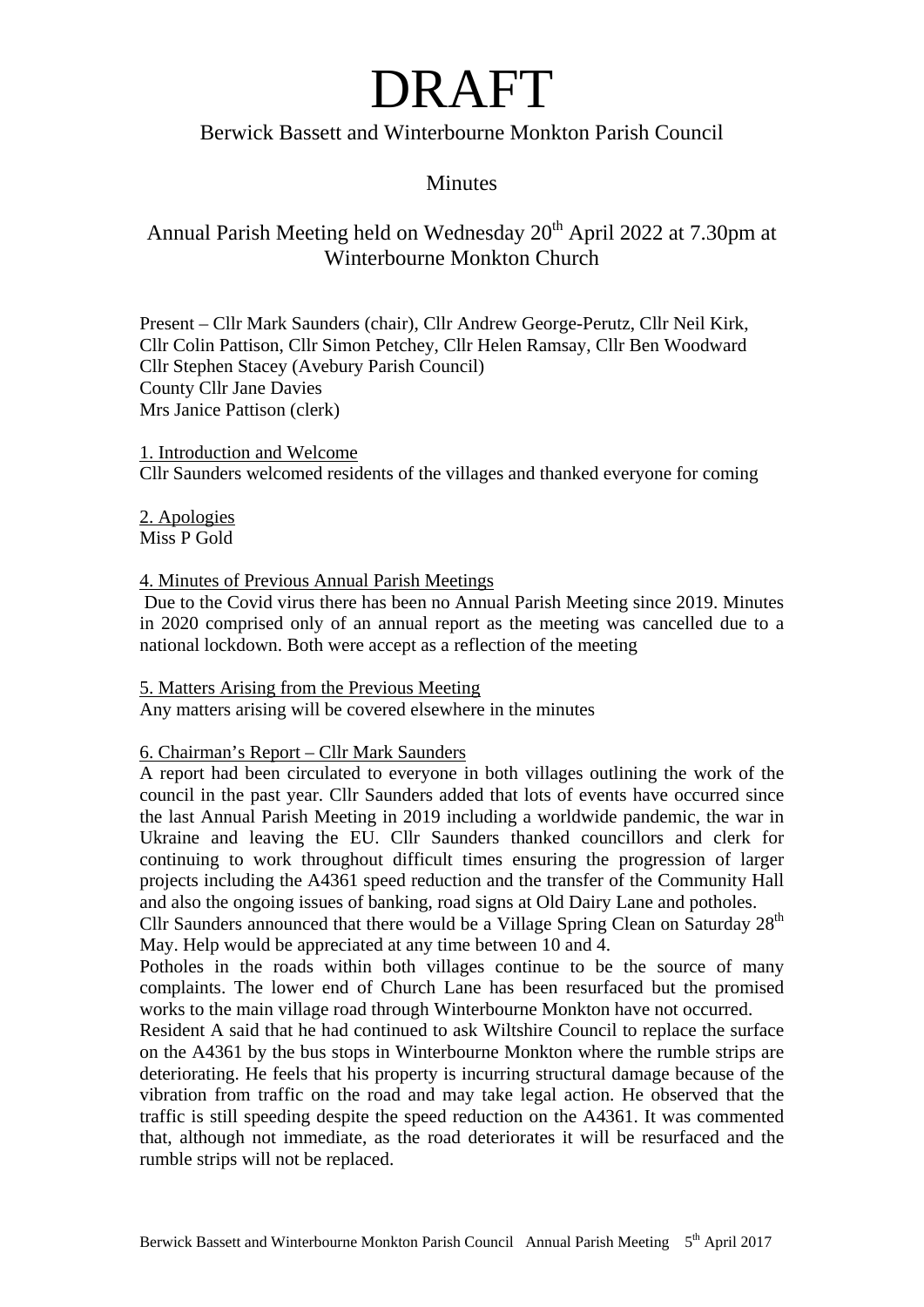### 6. Financial Summary – clerk

The clerk reported that the precept for the year 2022/2023 is £5,045. This is the Parish Council section of the rates. This is a 5.6 % increase on last year.

Parish Council finances are on track with around £11000 in credit but much of this is already allocated to spending this year. The three defibrillators will be replaced at a cost of £3800. The implementation of the speed reduction on A4361 also needs to be paid for which will cost another £3000 to £4000. There will also be a contribution to the Jubilee Party Much of the savings have been made because of careful spending in recent years in preparation for these bills and the very valuable voluntary labour that residents willingly contribute, for example in village clean ups. There has been no expenditure on Parish Projects in recent years because the two biggest requests, the footpath to Avebury by the A4361 and the hard surfacing of a footpath on the verge outside Middle Farm have reached dead ends with no implementation possible. It has not been possible to gain a right of way across land owned by East Farm. The owner of Middle Farm is happy for residents to continue to cross the verge by the farm but does not want to have a designated hard surfaced footpath.

There will be finance available for local projects

### 7. County Councillor Jane Davies to talk about Wiltshire Council Issues

County Cllr Jane Davies complemented the Parish Councillors for their hard work. She particularly mentioned Cllr George-Perutz who is the councils representative at Marlborough Area Board and Marlborough Community Area Transport Group

County Cllr Davies advised the meeting that Wiltshire Council is responsible for schools, care and age related facilities as well as roads and potholes all at considerable cost.

Wiltshire Council is actively working to house displaced people from Ukraine. To date 288 homes in Wiltshire have been matched with families from Ukraine. There have been 57 school applications with 3 Ukrainian children starting school in Wiltshire at the start of the summer term. There must be checking of receiving households to ensure the families will be safe. County Cllr Davies claimed that Wiltshire Council had he highest receiving rate of all unitary authorities. Anyone wishing to find out more about receiving refugees can contact [refugees@wiltshire.gov.uk.](mailto:refugees@wiltshire.gov.uk)

County Cllr Davies said that 95% of all applicants had been given places at their first choice primary school. There will be a new state of the art special school in Rowde and a school for children with Autism in Salisbury.

Residents who pay their council tax by Standing Order will have the grant for the energy fund paid direct to bank accounts

### 8. Discussion about Wiltshire Council Issues

Cllr Ramsay asked County Cllr Davies why there were so many inaccurate and conflicting responses from Wiltshire Council when complaints are received. In particular there had been issues with bin collections from Old Dairy Lane. Complaints made by various residents received different inaccurate responses including bins not being put out on time and the bins remained unemptied. County Cllr Davies asked that these issues be sent to her for her to forward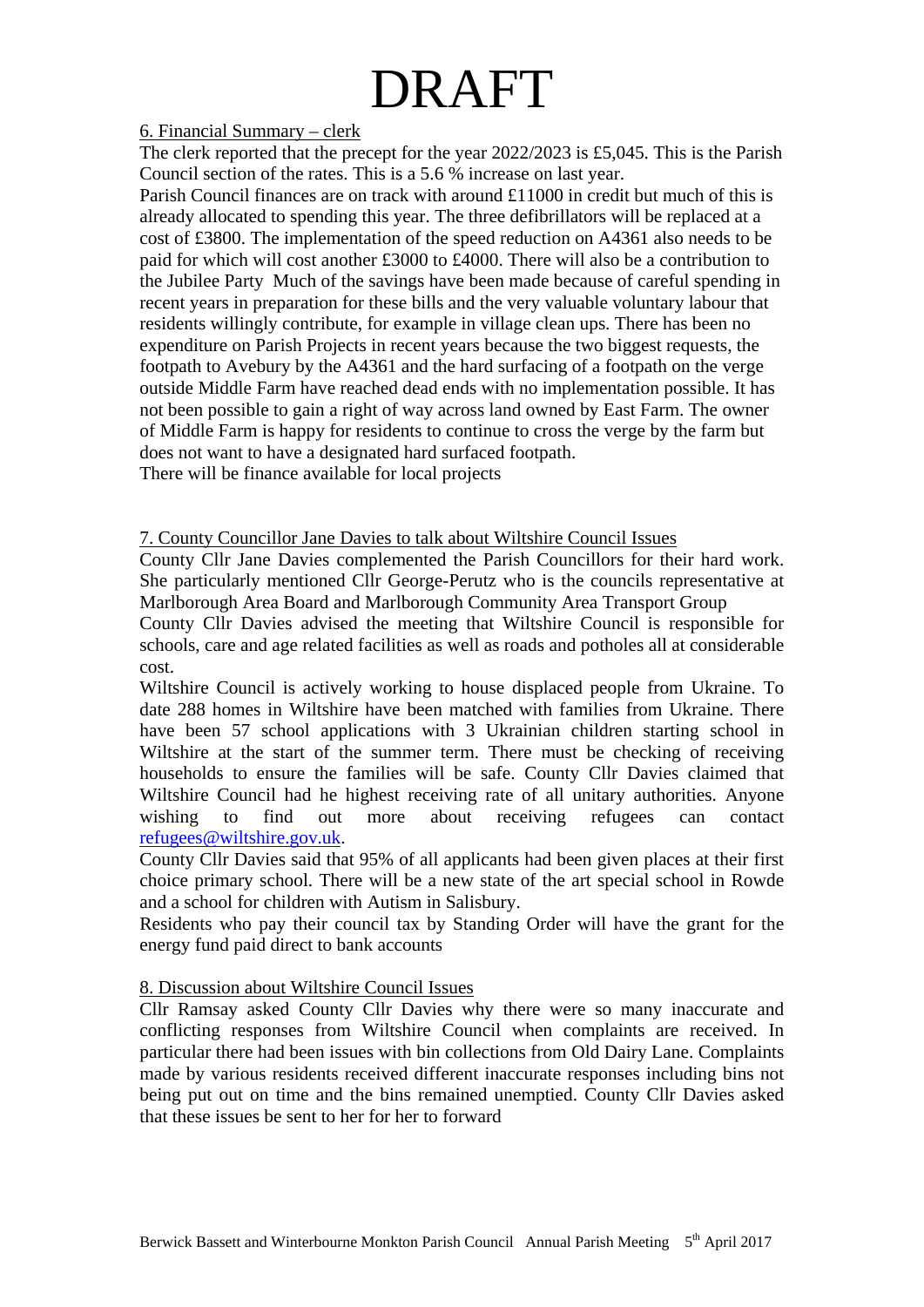9. Update on new Community Hall and Recreation Space

Cllr Saunders outlined the current status of the Community Hall. The Hall is complete and ready for transfer to the community. A Community Hall Committee has been formed and now has 6 members and legal advice from another resident. The committee has applied to the Charities Commission for a CIO Charity. Parish Councillors had voted by a majority to have the hall transferred from the developers direct to the Charity. Wiltshire Council is the authority managing the transfer and they have been asked to make the transfer direct to the charity. Currently the Charities Commission are waiting for Wiltshire Council to formally agree to that. The Committee are aiming to have the hall ready to use for the Jubilee Events at the beginning of June.

90 pre-loved chairs are already in place. Some expenditure will be needed but a sum of money from the developers will be transferred with the hall.

The results of the questionnaire have been collated and will be implemented. There will be a grand opening and definitely a Friday morning coffee morning led by Cllr **Saunders** 

As part of the Wiltshire Council conditions of the Section 106 agreement for Old Dairy Lane is an amount of money to be spent on play and leisure. Traditionally this money would be spent on a children's playground for the development but there is no land spare on the development that could be given for this purpose and the Parish Council does not own any land. Cllr Saunders outlined the plans currently being explored: Donating money to The New Inn towards the cost of an adventure playground in the grounds of the New Inn owned by The New Inn (including maintenance and insurance) but open to the public, Environmental Hides or other project on farmland in Berwick Bassett and static outdoor gym equipment in the grounds of the Community Hall or elsewhere. A discussion was held to identify other land which may be used. There is a plot of land near Chemega which was meant to be used for a new small industrial unit which was dropped from the plans. It is possible this land may be used for more development when the Chemega lease comes up for renewal. There is a piece of land at the bottom of School Lane Footpath next to Middle Farm. The owner has now been determined and he may be willing to have it used for a playground. There is a time limit believed to be 12 months for the project to be complete which may rule out acquiring land prior to construction of play area. This would also leave the support and maintenance as a Parish Council liability.

### 10. Conclusion of A4361 Speed Reduction

Cllr George-Perutz reported that the speed limit for traffic on A4361 has been reduced to 50mph. Thanks was expressed to Cllr Ramsay who wrote the proposal and Cllr George-Perutz for pursuing the issue at each CATG meeting. Cllr George-Perutz also thanked County Cllr Davies and CATG for progressing the project to implementation. One side effect, however, of the speed reduction on A4361 are signs at the end of entrances into the villages highlighting the National Speed limit (60mph) within the villages which is inappropriate for the type of road. Discussions are currently taking place with Wiltshire Highways.. Cllr Stacey said that the same signage was erected at the entrance to Avebury Truslue. He suggested that Avebury Parish Council and Berwick Bassett and Winterbourne Monkton Parish Council work jointly on redeeming this situation. County Cllr Davies recommended involving the cabinet officer at Wiltshire Council (Mark McLellan)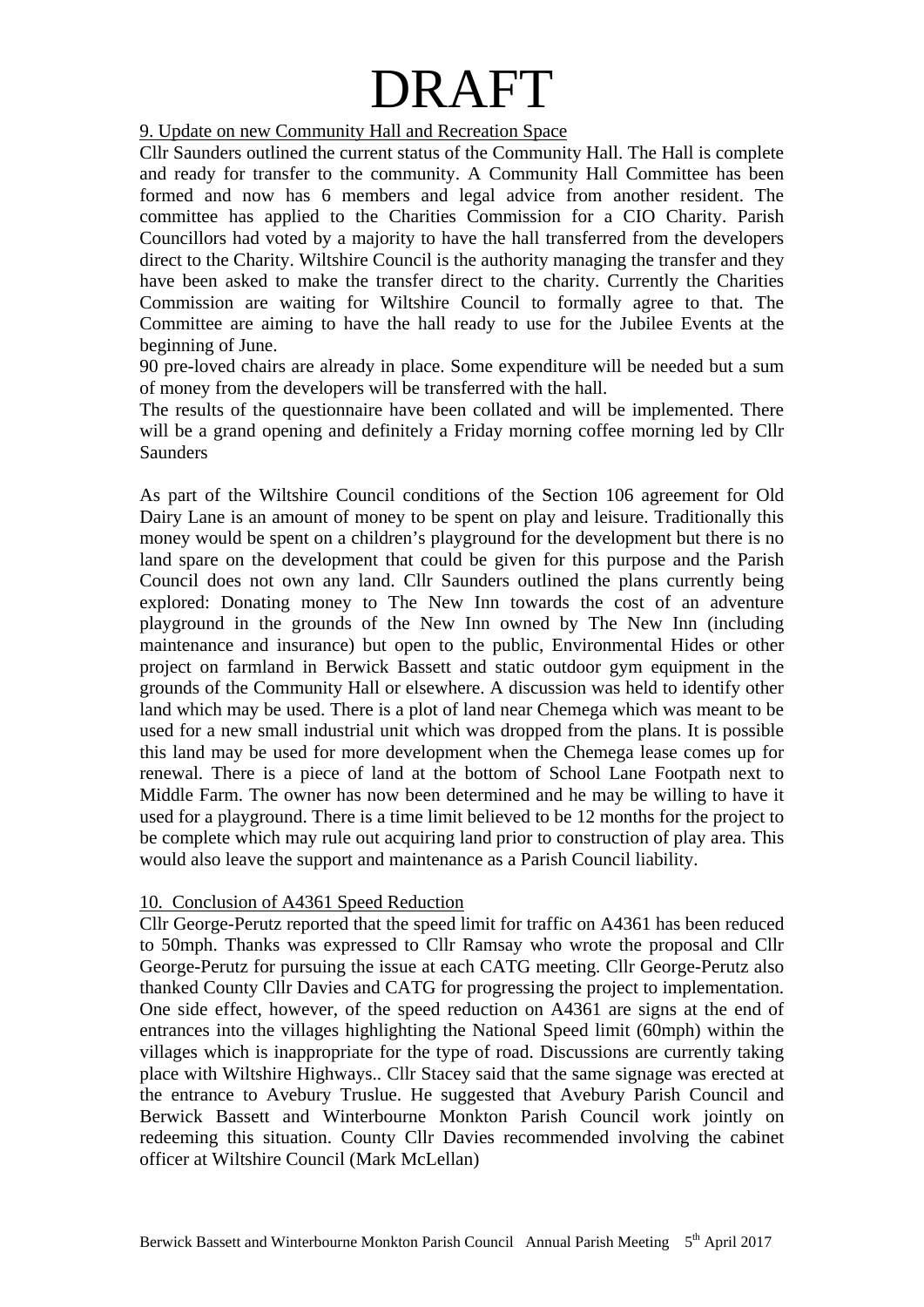Residents suggested that a 20mph limit be applied for within the villages. This would involve further cost. County Cllr Davies advised that villagers would need to show that the current average speed through the villages was 24mph or less Resident C suggested that residents need to take personal responsibility for keeping to a safe speed within their community

Resident A claimed that there was no noticeable reduction of speed. County Cllr Davies said that it often takes a period of time for the speed to settle as regular drivers get used to the new speed. No monitoring of highway speed can be conducted where the limit is over 40mph but the police could be asked to do spot checks. Cllr Stacey advised that the speed monitoring sign at the entrance to Avebury, where the limit drops to 30mph, does not identify individual vehicles but does send information about traffic speed to the Police. Cllr Ramsay requested that Resident A identify company vehicles that exceed the speed limit so that the companies concerned can be written to.

### 11. Defibrillator Replacement

Cllr Kirk confirmed that the defibrillators in both villages will be replaced this summer. The defibrillator currently on the wall by the church will be moved to the Community Centre. A training session will be held. Cllr Kirk advised attending but also described how easy the defibrillators were to use as audible instructions guided all operations. A defibrillator is also held by the First Responders of which there are 2 in Winterbourne Monkton. There is also a defibrillator at Manor Farm

The First Responders are volunteers and not always available. Additional volunteers are always welcome and full training will be given.

There is a paramedic dedicated to the support of the First Responders and it will soon be possible for the First Responders to transfer patients to hospital if appropriate to avoid the use of an ambulance.

### 12. Planning

Cllr Pattison reported that there had been a number of planning applications in the last 12 months but none had generated objections

### 13. Arrangements for Queens Platinum Jubilee Event

Cllr Woodward reported that Cllr Pattison had produced a questionnaire that had been circulated throughout both villages, The majority suggested that a garden party be held in the garden of The New Inn. Many residents had offered help. There may be Parish Council funding to pay for ingredients if residents do catering. The event will be free and open to all residents of both villages

### 14. Solstice Arrangements

Cllr Stacey advised that the arrangements for the solstice would be similar to previous years but the administration of Parking Permits would be handled purely by Avebury PC potentially with an arranged session for residents to go to collect permits from Avebury. The clerk suggested that distributing the permits by this Parish Council for its own residents may be more appropriate. Cllr Stacey advised that the arrangements were governed by Wiltshire Council

### 15. Suggestions for Upcoming Projects

Cllr Saunders suggested that lighting School Lane footpath, particularly on the Church side of The Bourne should be explored. It may be possible to install solar